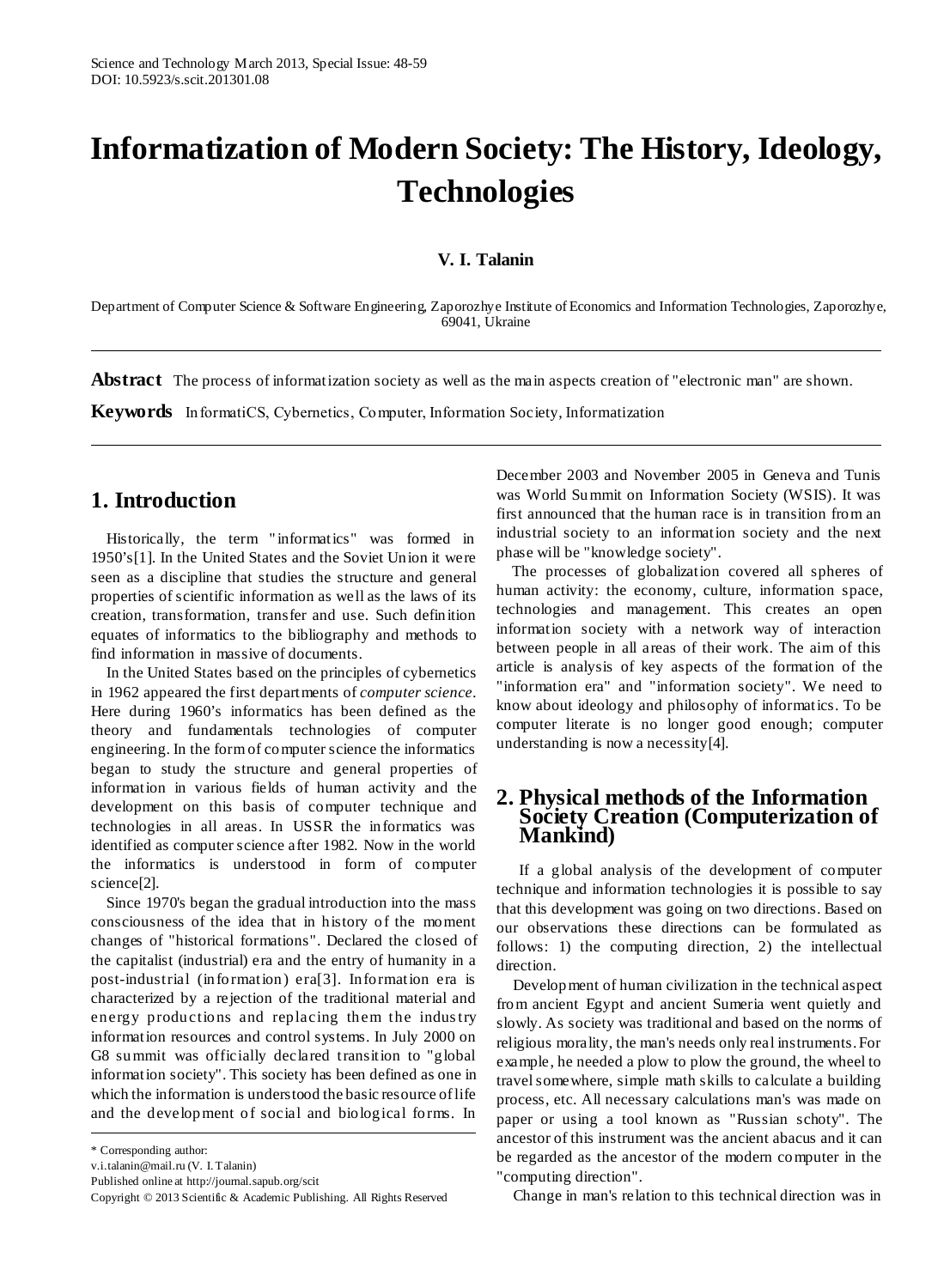the XVI century. In this century ended ideological revolution in European society. It began with the movement Cathars (Albigensians), continued throughout the Renaissance. In the XVI century because Reformation the half of Europe the renounced Christianity and moved to the various directions of Protestantism. After that one of the main ideological doctrines is mercantilis m which the theory of the necessity of financial gain. On this basis since XVII c. began the boom of the theoretical and practical development of computers, which initially focused on the calculations in the national monetary systems.

If monitored only main aspects all developments of XVII-XX cc. were increasingly improving computing mechanis ms: 1) "Schickard machine" (1623), 2) "Pascal machine" (1642), 3) "Morland machine" (1667), 4) Colmar arithmometer (1820), 5) calculator (USA, 1878-1885; Russia, 1878-1885), 6) Burrows arithmometer (1893), 7) Bush differential analyzer (1930), 8) electromechanical calculator "IBM 601" (1935), 9) Zuse mechanical (Z1, 1938), electromechanical programmable (Z2, 1939), electronic programmable (Z3 and Z4, 1941 and 1945) calculators, 10) ENIAC (1946), 11) small electronic calculating machine (1951), 12) large electronically computing machine (1952), 13) TRADIC (1955), 14) "IBM 7000" (1959), 15) IBM System 360/370 (1964), 16) Apple I (1976), 17) IBM PC (since 1981).

The subsequent introduction of computers in the administrative management and the economy led to the creation of a new industrial sector: tools and electronic data processing. Initial phases of development of this industry is the creation of the first computer game StarWar (1961), text editor Wordstar (1979), spreadsheet VisiCalc (1979), virus (1980). Thus the information has become merchandise.

Further development of computer technologies has led to the fact that computers have been used for so-called "descriptive" sciences for which mathematical modeling methods were previously unavailable (biology, history, etc.). Due to the possibility of a descriptive analysis of the objects of study began the new line of research related to computer simulation of human intelligence functions: the development of "artificial intelligence". This is a section of computer science which places its aim the development of methods for the solution of problems for which there are no formal algorithms.

Technological first point from which began the development of artificial intelligence as a "thinking machine" was "Llull Machine" (1270-ies.) named by the author Ars Magna (Great Art) and designed to solve logical problems and the "revealed truth".

The next milestone was the "Analytical Maсhine" (1822-1853) Charles Babbage (1791-1871) which was to be able to use when calculating the results of previous operations, repeat calculations in the loop, software controlled by punch cards. The machine has not been created but important were made idea. The historical importance of " Babbage's machine" is also in the fact that it

is the first mechanism, the idea of which was popularized in the society under the slogan "help easier" live the man by F.L.Menabrea (1809-1896) and O.A.Lovelace (1815-1852).

The third milestone was the work of "An Investigation of the Laws of Thought" (1854) by George Boole (1815-1864). In this paper the author described a system of symbolic and logical reasoning. The algebra of logic or "Boolean algebra" removed the logic of life context, transforming it from the science of human thinking in the mathematical theory. In 1847, George Boole wrote that mathematics studies the operation which considered in itself, regardless from the various matters to which they can be applied[5]. As a result, won the formalism of pure mathematics which accessible only to specialists. Now in fact, mathematics is no longer applied science. Instead of using calculations to describe the real things in nature, there was a possibility to describe the non-existent, including such that it can not exist in reality, but is valid in theory.

In 1945 V. Bush (1890-1974) wrote an article entitled «As We May Think», where was first described the concept of hypertext[6]. He is also the first to use the term «web» which was later used in the name of Internet. In this article Bush described the electro-mechanical device that should give people a tool to enhance cognitive abilities.

In 1956 J. McCarthy (1927-2011) of the Massachusetts Institute of Technology (MIT) proposed use of the term "artificial intelligence". In his viewpoint artificial intelligence using techniques that are not observed in humans if this need for a particular purpose. In this case the computational procedures are called intelligent[7]. In 1959, McCarthy developed a language LISP for artificial intelligence problems.

To solve the problems of artificial intelligence required ultrafast computers. In 1957 science fiction writer I.Asimov (1920-1992) theoretically described supercomputer. In 1962 the UK was developed the first real supercomputer Atlas. In 1982 the "Time" named the computer "Machine of the Year".

From our viewpoint no need to describe and create things what can not find a parallel in the wildlife of the Earth. Therefore, if the development of computer technique in the "computing direction" no harm to humans, the development of special machines within the "intelligent direction" was an example of immoral progress.

Since the 1990s began developing computer technologies which would be able to replace a human. The changes a classical computer were based on using different physical principles of its units: 1) optical computer, 2) quantum computer, 3) neurocomputer, 4) biocomputer. The evaluation of these innovations should be viewed in two ways: first, from a purely mechanistic position (by function), and secondly, with the ideological positions (in terms of control over the person).

Optical computer processor is processing information using light. Main application areas: military equipment, criminology, information security, banking, research[8]. Current tasks: computer vision, artificial intelligence,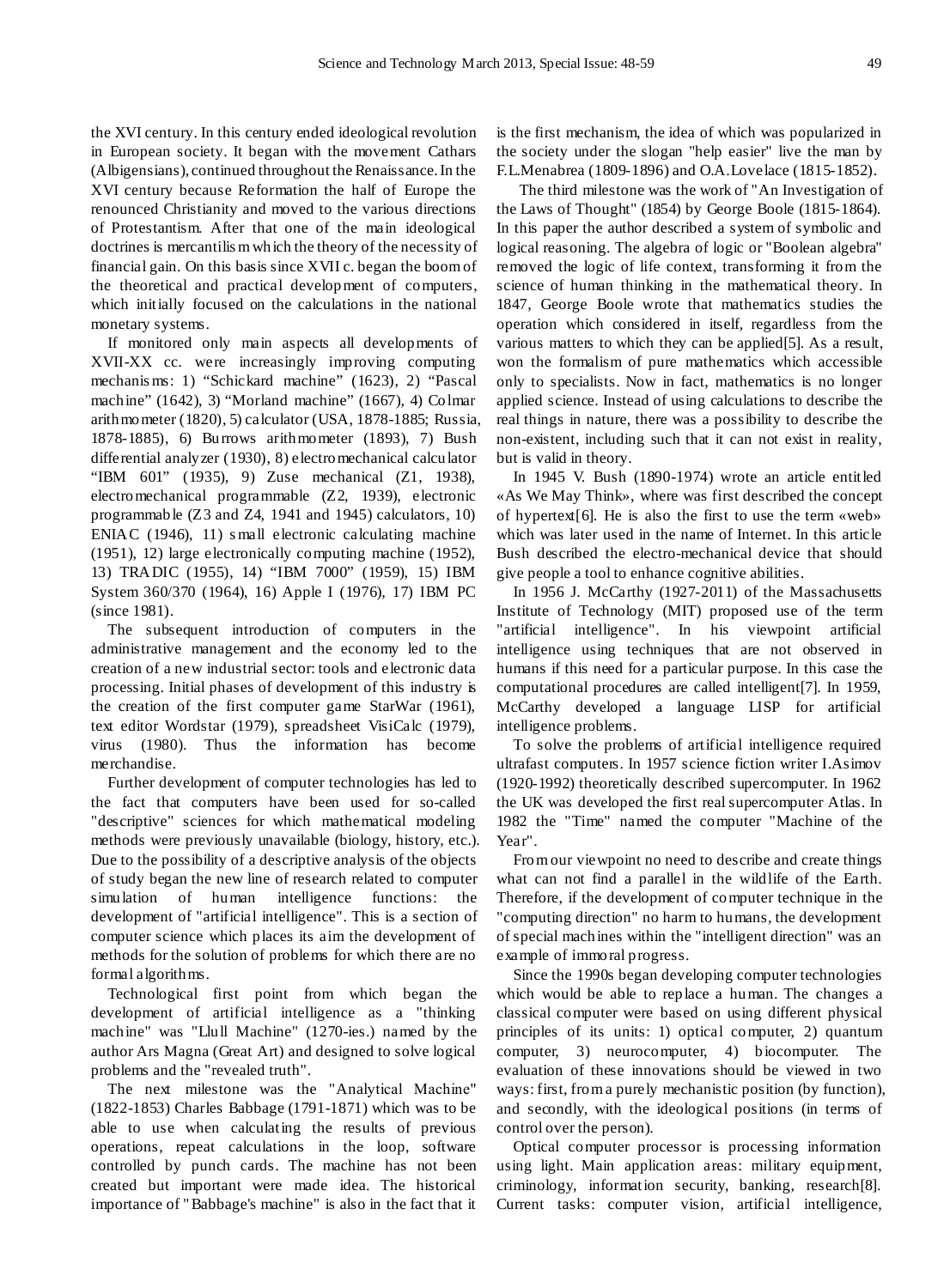pattern recognition and simultaneous tracking of hundreds and thousands of targets, navigation, control of the earth's surface, communications. The main task for the civil sector: optical processor for authentication of credit cards, passports, etc., i.e. control of the person.

In 1996 IBM developed the first examples of the holographic memory. Holographic memory is a orderly, systematic perception of past experiences and ideas about the future that facilitates conscious human access to all information available to it mind[9]. The most important aspects of the method of holographic memory are: 1) conscious memories location in order; 2) address appealing to the memories; 3) output memories for mental screen (creating holograms); 4) consideration a hologram as interface in the interaction of human consciousness with the unconscious; 5) the ability to manage this interface on a level of conscious. From this we get the ability to control the unconscious, i.e. controlling a person's subconscious. Prehistory holographic memory was the ideas of the Frankfurt School that to overcome totalitarian tendencies at the level of nations should go in history and re-evaluate it. Revaluation of the so-called "uncontrollable past" is a distortion and conviction his in favor of the currently existing ideological doctrine. This process leads to the creation of so-called artificial "collective memory". In such collectivization a man destroyed as a person and loses the ability to think individually. Artificial team has no historical base of its existence. However, while this memory is maintained in society only by the mass media, there is always a danger that some people can understand the falsity of this and get out of the artificial group. To do this need take the memory for electronic control and linked the humanity in common social network. Therefore, holographic memory is the same as the collective memory and its development is an important step towards achieving full control over mankind. Therefore, the information society is a communist society, i.e. totalitarian. In this society the powers of one man delegated to the faceless team where is dominated by the so-called "herd instinct".

Almost simultaneously with the emergence of the concept of holographic memory emerged social networks (1995, Classmates.com) as pilot projects. The official beginning of their existence refers to 2003-2004 (LinkedIn, MySpace, Facebook).

In 2002 in UCLA was developed a method to control the intermolecular interactions in organic composite materials. This fact allowed to create a three-dimensional holographic television[10]. In the novel "Fahrenheit 451" R.Bradbury (1920-2012) predicted the occurrence of such systems in the form of so-called "TV family (relatives)", i.e. tool for constantly monitored with the help of continuous human presence in network and communication with these "relatives".

"Quantum computers" are based on the phenomena of quantum physics and their development is possible only if there is nanotechnology which capable of providing three-dimensional assembly of computing elements at the atomic and molecular level.

The ideology of "quantum computer" is the following[11]. There is a quantum-mechanical way to create two separated quantum systems with a high degree of correlation. We need to create a special quantum-mechanical state of the two-particle system, i.e. EPR state. When the system is in this state cannot be said that any of subsystems is in its particular state but you can get the information on one of the subsystems, making experiments on the other. I.e., no matter how far away were two of the main system, they will be carriers of the whole, and in particular each other. Knowledge about the subject is the sum of all knowledge about its parts.

A quantum computer is required for the analysis and management of complex many-body systems like biological systems. This machine is needed for the rapid processing of large amounts of information. Man is also a many-body system. Therefore, the management of abstract complex many-body systems it is training for the management of man. If you compare the many-body system with a human society where each individual is comparable to the particle, the quantum computers will control human society.

A quantum computer is a way of obtaining information which will take the station as a whole, not destroying it. However, the ideal instrument that nature intended for information perception is the human brain. Therefore discusses the connectivity's of "quantum computer" and "neural computer".

The aim of the developers' neural computer (neural-computer interface) is the creation of artificial intelligence.[12, 13]. The problem of creating an artificial analogue of the human brain is technically divided into two parts: 1) the creation of artificial neurons; 2) implementation of the spatial structure of the dozens and hundreds of trillions of interrelationships. Reproduction of these properties in the technical equipment will create a highly information-processing self-organizing, self-adaption, non-programmed systems variable structures with abilities to adapt. I.e., will become possible to create a machine which will make decisions that are independent of its "creator", the man's. Creating artificial neural networks similar nervous system of a living organism will approach the efficiency in the processing of information as animals and people. In 2012 in University of Waterloo (Canada) was developed artificial intelligence SPAUN based neural network of 2.5 million neurons that behaves as close to the human. SPAUN able to think and able to simulate the interaction of different parts of the brain during this process.

This development continues the tradition of J. McCarthy, i.e. attempt to fully reproduce the workings of the human brain with the help of computer. From our point of view, such reproduction is completely impossible, because intellectual functions unique to biological organisms, i.e. such objects for which behavior can not accurately predict[14, 15]. Behavior and brain of machine will always be different from the behavior and brain of man[16].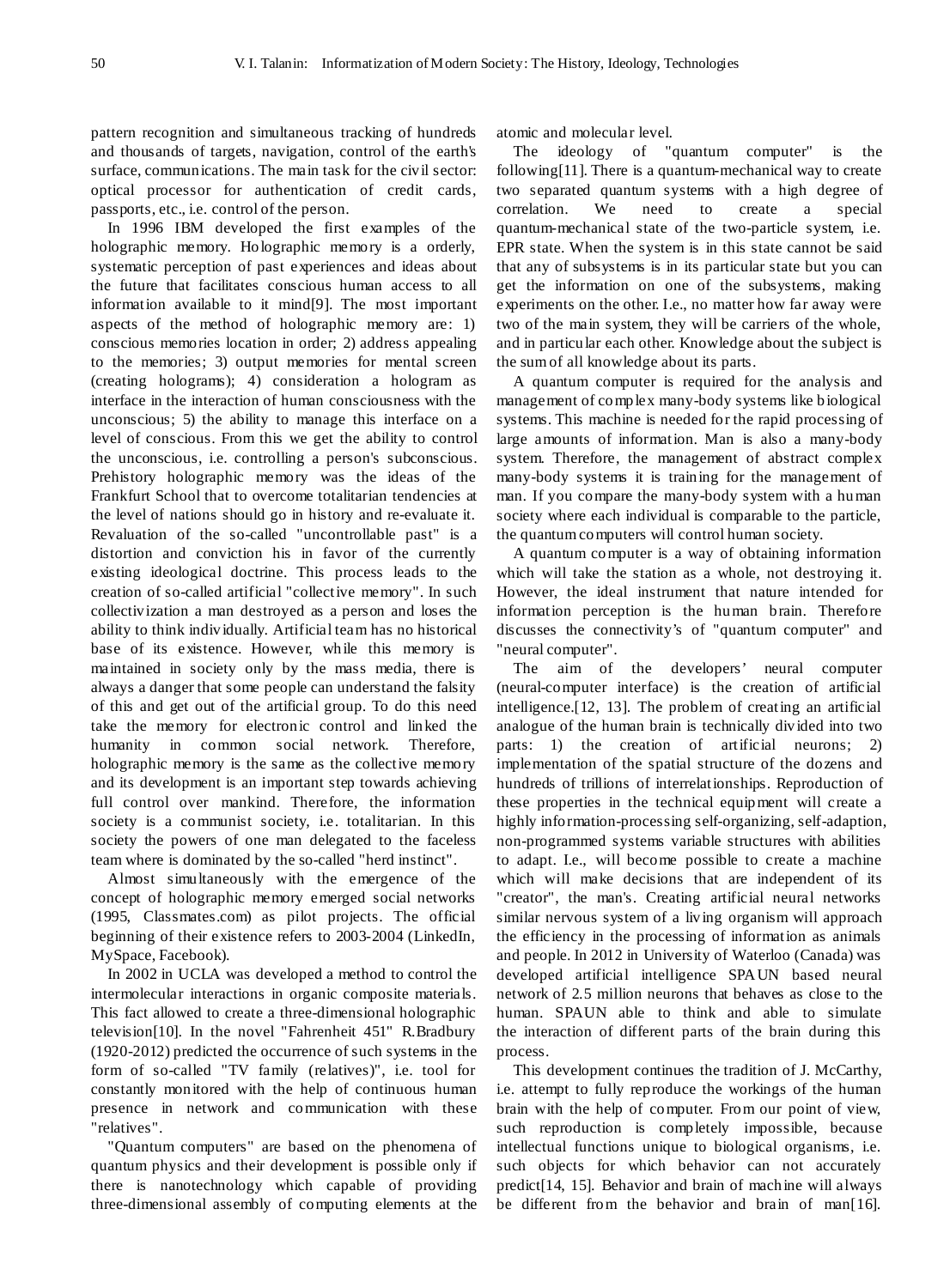However, it is theoretically possible that the machine will be to educate themselves as long as it equals and surpasses human intelligence<sup>[16, 17]</sup>. This will be possible because the machine will deactivate the "unwanted" human emotions (anxiety, love, dreams, etc.) and morality[16, 17]. To avoid the dominance of the machine over a man we view the human brain as a simple computer and "enhance" it's from chip-implants or chip-annex[16-19]. With these ideas the machine does not become a man but a man transformed into machine, i.e. cyborg. Therefore, speaking today about the "artificial intelligence" you mean not humanizing machines but mechanization of man. A priori in this case for electronic man will be eliminated, both emotionally and mentally. Electronic man may also be called the "matrix man". In a psychological sense the matrix is the installation to create a new world with known properties and the possibility changes by their many variants. Such a person denies the stability of life, race, blood and family, fate, tradition. He denies the tragedy of life because in his life there is no place of sin and salvation from sin. Electronic man is a practical idealist who created the so-called "happiness for all".

This is in line with the concept of F. Nietzsche (1844-1900) about "superman". Also, this is consistent with evolutionary theory of Charles Darwin (1809-1882). Darwin's theory is artificial and cannot be proven but with their help to create a "something" from a real man. It is only necessary to understand that from a converted man will not a "superman" because electronic man will externally controlled.

The main property of "biocomputers" in the fact that each their cell is a miniature chemical laboratory. If the organism is programmed, this organism itself makes the necessary material. I.e. technologies of «biocomputers» suggest the following: how to made replace between the traditional biology and mechanism, i.e. modelling of "evolution in a test tube"? I.e.: how to find a way to build systems with desired properties and how to program the genes for required functions?[20]. In 2001 in Weizmann University (Israel) was created by a test sample of biocomputer for gene analysis. Its creation was the beginning of the so-called nanomedicine. Were declared the need to introduce molecular nanodevices (nanorobots) in human body to monitor his condition and for synthesis of essential drugs. However, the introduction into the human body of an alien mechanism is the controlling of this body for those who run the embedded mechanism.

Recently there has been a decision of the "technological problems" ordinary computers. In 2004 in General Electric was developed diode based carbon nanotube size of 10 atoms. This development will allow to solve the basic problem of a computer's: reducing the size of computer components while increasing their number. During the 2013 Intel, IBM and Samsung are expected processors on 14-nm technology. Then, in accordance with Moore's law to 2020 performance of a single processor for an ordinary computer will equal to the capacity of a single human brain (the computer can perform 20 quadrillion calculations per

second) and to 2060 performance of computer will be equal to total brain capacity of all mankind. H.Moravec (b. 1948) believed that the computer will be equal to human brain between 2020 and 2030 and total cyborgization of mankind will happen before 2040[21, 22]. K.Warwick (b. 1954) said that total cyborgization of mankind will occur between 2022 and 2050[16].

So, what is the main feature of the computer? The universalism. The modern computer is freely programmable for a wide range of applications. Theoretically the computer can solve any problem and to simulate any process. Due to this property for 30 last year's the computers have radically changed human civilization. How? The main thesis of modernity: a man each year to handle the increasing amount of information which are needed more powered computers. Question: what information is needed to man? "Information" is immaterial substance that interacts with the material and spiritual worlds of man. Information forms the material environment of human life and its cultural life. Use of the terms "more information" or "less information" suggests that this can somehow be measured. But a man subjectively perceives the information through a set of its properties: the importance, reliability, timeliness, etc. The subjective perception of all's is different and scale of "more-less" is relative. Therefore, there is a concept of objective characteristics of information where the key parameter is the quantity. However, if we are interested in only the amount of information we are should completely abandon from their subjective properties. Not all information is objectively measured by numbers, because all depends on the coordinate and the "zero" point. In different coordinate information in two measured reports would relate differently. Thus, in the period of the mass use of computers, Internet, computer games etc., we cannot talk about the quality of information. If information becomes popular product is the name of " mass information" which is the same for all and that "re-educated" man, transforming him from a man in a part of the "many-body system". Consequently, only special way of information formation and its subsequent use is the main feature that distinguishes the modern society of the previous societies. Information processes today's have pure technical and technological basis: the process of computerization. The psychological and critical plan perception of information is replaced by a simple sign and symbolic imagery with the help of information and computer technologies. I.e. "Information society" is not critical mass but is the "artificial intelligence" having the mass consciousness which is simple to operate. The purpose of artificial intelligence in this case is the need to make a living organism (human) as mechanis m but not vice versa.

#### **3. Ideological Methods of the Information Society Creating**

Historically, the first explicit ideologue of the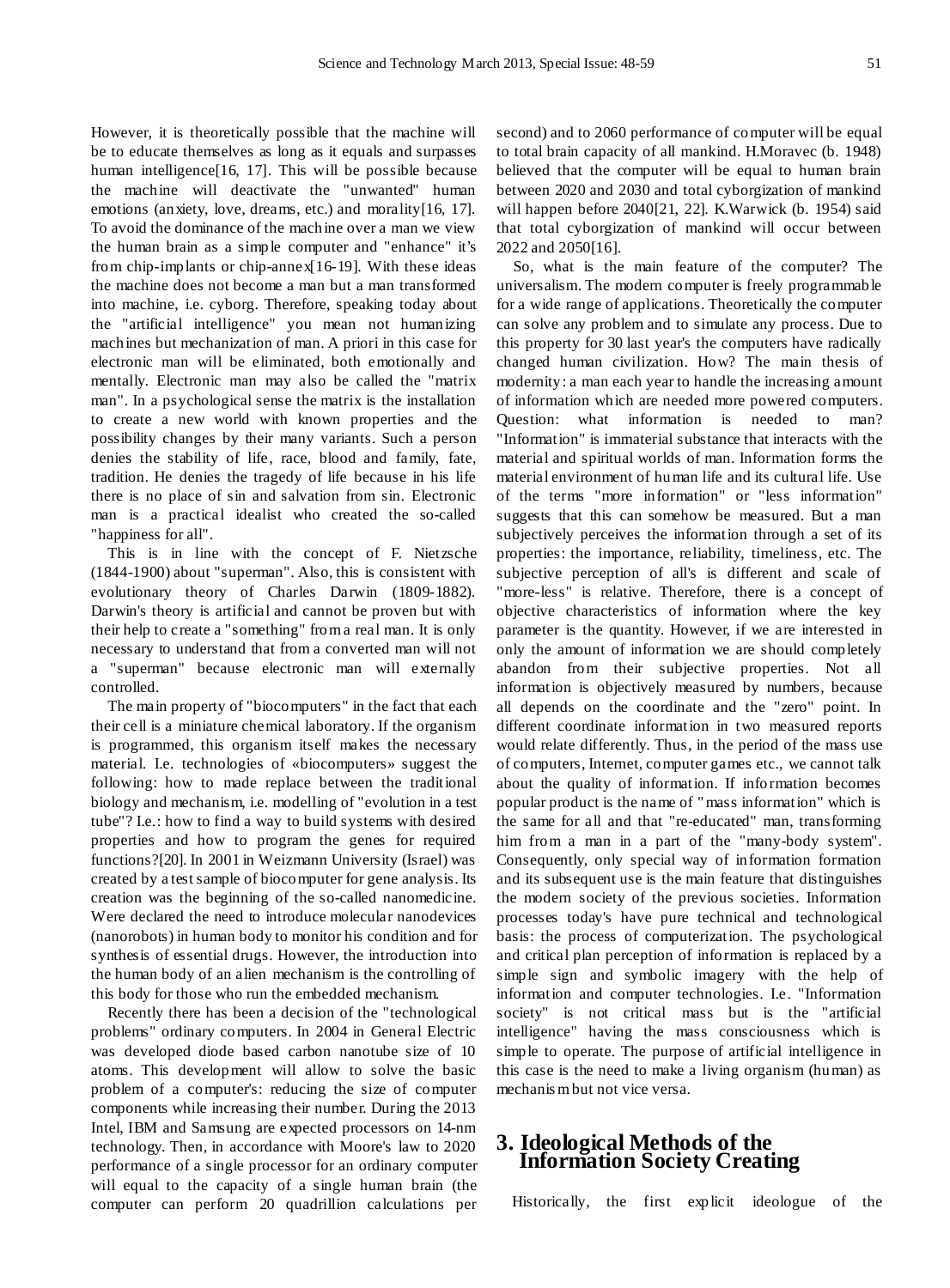informatization of humanity was R. Llull (1235-1315). He said that in every field of knowledge there are several basic concepts of from which can be formed by all the others. All knowledge is predetermined by these primary concepts. Combining these concepts in a different way, you can get all the possible knowledge about the world. The essence of his works was the possibility of reducing the entire world's knowledge to a combination their basic principles and brings them to unity as the "science of sciences"[23]. To achieve these goals, Llull offered his logical machine. It spawned the special knowledge way the so-called "lullizm"; on this way were all so-called "great thinkers" up to G. Bruno. We can say that all the later philosophers were also "lullists", since they were all disciples of those who worked before the XVII c.

The main work of Llull called "Ars Magna". This title shows the great claims of author. There is no greater than the process of author creation of something new. The era in which he lived Llull was exclusively Christian. It was known that of all possible creations is no greater than those created by God. Of all God's creatures the most difficult is the man. If, therefore, to assume that "Ars Magna" is the art of God who created the world and man, the one name of Llull work says that the author take on the function of the God, which consist in the creation of a "new world" and "new mankind".

Llull project similar to the modern Internet: a collection of "universal knowledge" with the search engines. Llull "science of science" and modern Internet for consumers are the formalization of natural language and natural science and becoming a mechanistic system that divorced from real human everyday life but formed an artificial human everyday to a man is gradually get used to the "new world". Big knowledge base and the ability to search all the answers to any questions with the help of " machine" saves one from having to look for yourself, think and finding, i.e. develop.

Rosicrucian[24-26] F. Bacon (1561-1626) in the papers "New Organon" (1620) and "New Atlantis" (1624) outlined that the nature and man not more than mechanisms which should be calculated. The goal of science is subjugation the nature and God to the man. Bacon is called the "ghost (idols) of family" as major, in his opinion, error which prevents a man to know the world. He assumed that this "error" is the human nature. In fact, he called to change human nature, i.e., to eugenics.

R. Descartes (1596-1650) divided the wholes concept of "man" on "body" as the machine and the "soul" as the consciousness. Soul, in his understanding, is the human attribute but animal only are like automat. The life of man and animal be the result of a few simple forces that need to be able to programmed for receive the "good man's". Descartes was also close to Rosicrucianism[25].

Mason[27] J. La Mettrie (1709-1751) denied the Cartesian dualism and argued that the human body and mind is a "self-winding machine" and the soul is a fiction. D. Hartley (1705-1757) constructed a theory of "associative psychology." Its essence is that the connections of muscular reactions and feelings will can modify and change the behavior in desired direction.

After the ideological training of the next major action was to be to take the " machine" on the role of God. Since " Llull machine" could construct metascience and know absolutely everything, personification of the Absolute (God) would take their positions. All mechanists were ready to tear the science from life. These researchers stopped moving parallel with Nature, i.e., trying to know the unknowable. These researchers have created a generation gap that is filled ideology replacing natural laws of the Universe on social laws, i.e. on eugenics. The central figure of the society is the man who as "crown of creation" is able to create a mechanis m of absolute knowledge. The creation of "thinking" (intellectual) machines similar to the process of Creation. But if the traditional Creator is the God and a feeling that leads human through life is a conscience, now the "creator" of "thinking machines" are the man's whose conscience is replaced by "practicability". A necessary and sufficient condition for this ideological revolution will be a gap of man's relationship with God. Only the statement that man is not a creation will be a slogan for those who wish to make a man as "creator". Therefore, all philosophers were at war with Christianity: up to the XVII c. and thereafter. I.e. should understand that the part of the "industrial revolution" which has been linked to the process of informatization was not spontaneous: making a Homo sapiens as an artificial mechanized "thing" was planned a long time before the emergence of computer.

So, it was necessary to show that the person is not a creation of God but the only developed from the dirt itself "thing". If not the process of Creation then is no God, and if there is no God then the "anything goes" and the man himself can become a creator. It was important to statement about "usefulness" and "inevitability" of the "industrial" and "scientific revolution". I.e. animal origin of man was the theory that linked the "scientific revolution" with "Ars Magna" of Llull, i.e. the art of the creation of the "new world" and "new man".

This idea was lobbied by T. Huxley (1825-1895). In 1860 he coined the term "darwinis m" and formulated the "morphological proximity" of man to apes. Since 1869 Huxley was against belief in God's creation of man. In 1871 Darwin declared unproven animal or "uncreated" human origins. Also in 1871 in the masonic lodge "Red Lions" in Edinburgh (Scotland) was performed the poem based on the Darwin's book. In this poem is stated that the monkey has become king of the Universe (established a "new world") and its dominance cannot be refuted[28].

We have already shown that darwinis m with Nietzsche philosophy becomes ideological factors contributing to the emergence of artificial human. "Evolutionary theory" is "eugenics", i.e. "science of improving human nature" and, that should be highlighted, about her artificial, not natural "improvement". "Evolutionary Theory" is a narration of the coup that took place in the World before the "industrial revolution". Really, the acquisition of "behavioral change" is preparatory to the "industrial revolution" period in human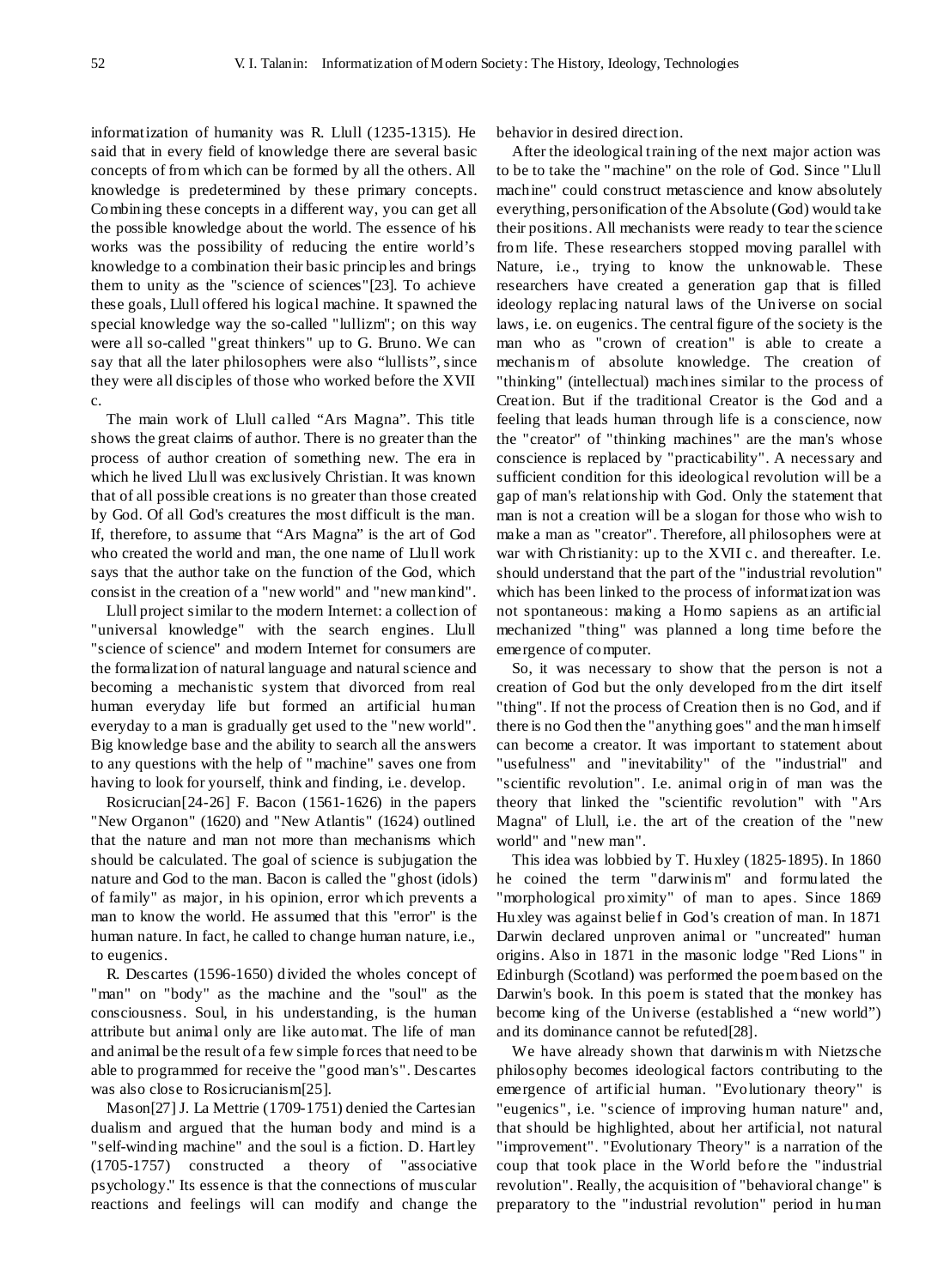history: the Renaissance and the Reformation. The weakest people adapt during this time, i.e., take the side of evil, mutate. Simultaneously, is the "struggle for existence", i.e. ruthless destruction of the traditional world from evil. The victory of the " industrial revolution" and large-scale social coup is a pseudo-natural selection: the strong evil is devour the tradition. The weakest part of surviving becomes slaves of the strongest. It's clear why darwinism gave birth to the nietzscheanism with theory of the "superman".

In 1920 in the UK was established Tavistock Psychiatric Clinic led by J. Rawlings-Rees (1890-1969). In 1922 Tavistock introduced the technique of "profiling", i.e. technology to create mass public opinion. Since this year began the practical transformation of social society to the "information society".

At the same time in 1922 the "father of journalis m" W. Lippmann (1889-1974) published a book "Public Opinion". He showed that the the most important thing is a picture which is created inside the human head because an external impact. Necessary to reduce complex problems to simple solutions that people believe in something that to already believe by others (as supposed). The main theme of the book was the expression of "opinion rule the world" which implies the axiom that people do not have to think but will have to share their opinion and feelings. Lippmann's book became the starting point for the formation of the concept of collective (holographic) memory. The information society is uncritical because in his consciousness is invested finished images. A standard set of images corresponds to a standard set of questions and a departure from the standard reveals the poverty of modern human souls. On the principle of universal unification and standardization of the process of globalization is based[29].

In 1924 H.G. Wells (1866-1946) called for a new global state based on the principles of eugenics.

In 1931 philosopher B.A.W. Russell (1872-1970) published a book entitled "The Scientific Outlook". The main idea of this book the following: 1) need to develop two types of education, i.e. for ordinary people and for those who carry the authority; 2) ordinary people have to be the executive and non reasoning; for this it is necessary to apply to them psychoanalysis, theory of behavior, biochemistry; 3) if the child has violated his social status should be sent to "lethal chamber"; 4) necessary to introduce the institute of social psychologists who work with children under the age of 10 years for the destruction of influencing them home atmosphere; 5) children of ordinary people from an early age to be accustomed to the "cooperation", ie to the ability to repeat what others are doing[30, 31]. In 1952, he repeated this in his book "The Impact of Science on Society" where also encouraged to artificially create the epidemics towards reducing the human population[30, 31]. By the beginning of the XXI c. been fully realized 1, 2, 4 positions. Now gradually being implemented 3 and 5 positions.

In 1932 were published the first edition of A. Huxley (1894-1963) "Brave New World". He was the grandson of T. Huxley, i.e. his ideas were not random. The slogan of this

book, i.e. universal global idea was the expression of "COMMUNITY, IDENTITY, STABILITY" and most "abusive" words are "Mom and Dad". In 1946 Huxley wrote the foreword to a new edition (Harper & Bros.). Here is quote from it: "*Assuming, then, that we are capable of learning as much from Hiroshima as our forefathers learned from Magdeburg, we may look forward to a period, not indeed of peace, but of limited and only partially ruinous warfare. During that period it may be assumed that nuclear energy will be harnessed to industrial uses. The result, pretty obviously, will be a series of economic and social changes unprecedented in rapidity and completeness. All the existing patterns of human life will be disrupted and new patterns will have to be improvised to conform with the nonhuman fact of atomic power. Procrustes in modern dress, the nuclear scientist will prepare the bed on which mankind must lie; and if mankind doesn't fit – well, that will be just too bad for mankind. There will have to be some stretching and a bit of amputation – the same sort of stretching and amputations as have been going on ever since applied science really got into its stride, only this time they will be a good deal more drastic than in the past. These far from painless operations will be directed by highly centralized totalitarian governments. Inevitably so; for the immediate future is likely to resemble the immediate past, and in the immediate past rapid technological changes, taking place in a mass-producing economy and among a population predominantly propertyless, have always tended to produce economic and social confusion. To deal with confusion, power has been centralized and government control increased. It is probable that all the world's governments will be more or less completely totalitarian even before the harnessing of atomic energy; that they will be totalitarian during and after the harnessing seems almost certain. Only a large-scale popular movement toward decentralization and self-help can arrest the present tendency toward statism. At present there is no sign that such a movement will take place.*

*There is, of course, no reason why the new totalitarianisms should resemble the old. Government by clubs and firing squads, by artificial famine, mass imprisonment and mass deportation, is not merely inhumane (nobody cares much about that nowadays), it is demonstrably inefficient and in an age of advanced technology, inefficiency is the sin against the Holy Ghost. A really efficient totalitarian state would be one in which the all-powerful executive of political bosses and their army of managers control a population of slaves who do not have to be coerced, because they love their servitude. To make them love it is the task assigned, in present-day totalitarian states, to ministries of propaganda, news-paper editors and schoolteachers. But their methods are still crude and unscientific…*

*…Great is truth, but still greater, from a practical point of view, is silence about truth. By simply not mentioning certain subjects, by lowering what Mr. Churchill calls an "iron curtain" between the masses and such facts or arguments as the local political bosses regard as undesirable, totalitarian*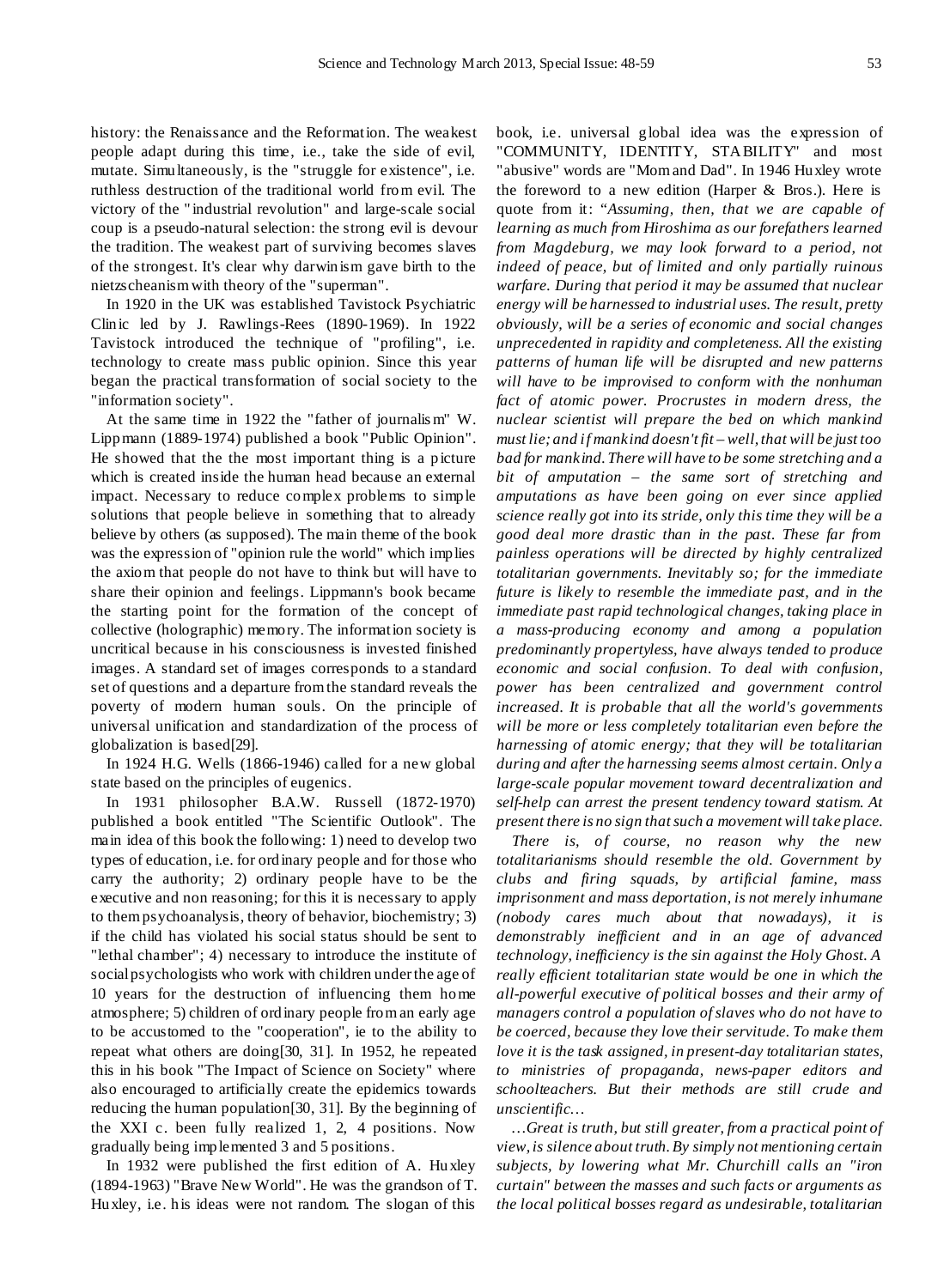*propagandists have influenced opinion much more effectively than they could have done by the most eloquent denunciations, the most compelling of logical rebuttals. But silence is not enough. If persecution, liquidation and the other symptoms of social friction are to be avoided, the positive sides of propaganda must be made as effective as the negative. The most important Manhattan Projects of the future will be vast government-sponsored enquiries into what the politicians and the participating scientists will call "the problem of happiness" – in other words, the problem of making people love their servitude. Without economic security, the love of servitude cannot possibly come into existence; for the sake of brevity, I assume that the all-powerful executive and its managers will succeed in solving the problem of permanent security. But security tends very quickly to be taken for granted. Its achievement is merely a superficial, external revolution. The love of servitude cannot be established except as the result of a deep, personal revolution in human minds and bodies. To bring about that revolution we require, among others, the following discoveries and inventions. First, a greatly improved technique of suggestion – through infant conditioning and, later, with the aid of drugs, such as scopolamine. Second, a fully developed science of human differences, enabling government managers to assign any given individual to his or her proper place in the social and economic hierarchy. (Round pegs in square holes tend to have dangerous thoughts about the social system and to infect others with their discontents). Third (since reality, however utopian, is something from which people feel the need of taking pretty frequent holidays), a substitute for alcohol and the other narcotics, something at once less harmful and more pleasure-giving than gin or heroin. And fourth (but this would be a long-term project, which it would take generations of totalitarian control to bring to a successful conclusion), a foolproof system of eugenics, designed to standardize the human product and so to facilitate the task of the managers*"[32].

A.Huxley gave lectures on the "Human Potential" at Esalen Institute in the early 1960's. Huxley saw the world as a total "concentration camp of the mind" in which live "pharmacologically manipulated slaves" created with the help of medicine and advocacy[30].

In 1957 his older brother, J. Huxley (1887-1975) founded the movement of transhumanism. He defined the transhumanists as people who improved to learn new skills and abilities[33]. In 1966 it was refined that transhumanists are people who have a special outlook and way of life for self-improvement through the use of modern science and technology for the transition to the "post-human", i.e. to "thing" who has a fundamentally new capabilities[33].

Social ideas of Russell and Huxley began to be introduced into practice at the turn of the XX/XXI cc. But their practical source should be assumed Frankfurt Institute for Social Research (Germany, 1931). After emigrating to the United States, its members declared themselves "Frankfurt School" (FS) and were attracted by Tavistock to work together.

In 1937-1940 Tavistock and FS worked on the study of radio. T.V. Adorno (1903-1969) and W. Benjamin (1892-1940) showed that the media tools can be used to induce mental illness and regressive states[30, 31]. In 1938 was made famous radio show "War of the Worlds" to show that many people believe or during the invasion of Martians, or the invasion of German troops. Probably because of this idea grew the idea of television as the best in the second half of the twentieth century nonviolent means to "brainwashing".

In 1945 FS and Tavistock founded the project called "The Authoritarian Personality" for the study of american sources of anti-semitis m[30, 31]. In 1950 the project was completed, and the following conclusions was made: 1) american family is a authoritarian; 2) american belief in a transcendent God is a authoritarian and chauvinistic; 3) american patriotism is fascism; 4) requires significant changes in popular culture that America did not become the Fourth Reich[30, 31]. From this following the one conclusion: is needed completely destroyed traditional America. The main weapon to destroy traditional America and on this example any of the traditional society were to be eros and drugs in any form[30, 31].

Officially the theories of change of USA are developed since 1945 in several projects CIA: PAPERCLIP (1945-1947), CHATTER (1947-1950), BLUEBIRD (1950-1951), ARTICHOKE (1951-1953), MKUltra (1953-1964) and MKSEARCH (1964-1973). The ideological leader of these projects was the Tavistock Institute of Human Relations which was established in 1946 in the USA. The research centers of american Tavistock became UCLA, MIT, Stanford Research Institute (SRI) and National Training Laboratories. These projects continued search for an answer to the basic question Huxley: as totally transform of man's? In special laboratories were doing experiments on people as volunteers as prisoners and hospital patients. Probably the experiments were also performed on a people who were specially stolen. Really, since 1947 in the USA and then in the World began promoting the fabulous stories about alien abductions and their medical experiments on humans. Probably this is the real kidnapping for experiments and completely brainwashed in survivors with programming them on children's stories about aliens. One of the major employees of CIA projects were D.E. Cameron (1901-1967), the founder and the second president of the World Psychiatric Association (1961-1967) and Rawlings-Rees, the founder and first president of the World Association for Mental Health (1948-1949). I.e. these projects were the official and had the support of a very high level. Так, Cameron developed a method of introducing a false memory called «psyhic driving». The method was the association of information programming and mechanis m that allows coordinate this program. Cameron did on people the experiments on erasing the memory and reprogramming the psyche.

The experiments were gradually persuaded leading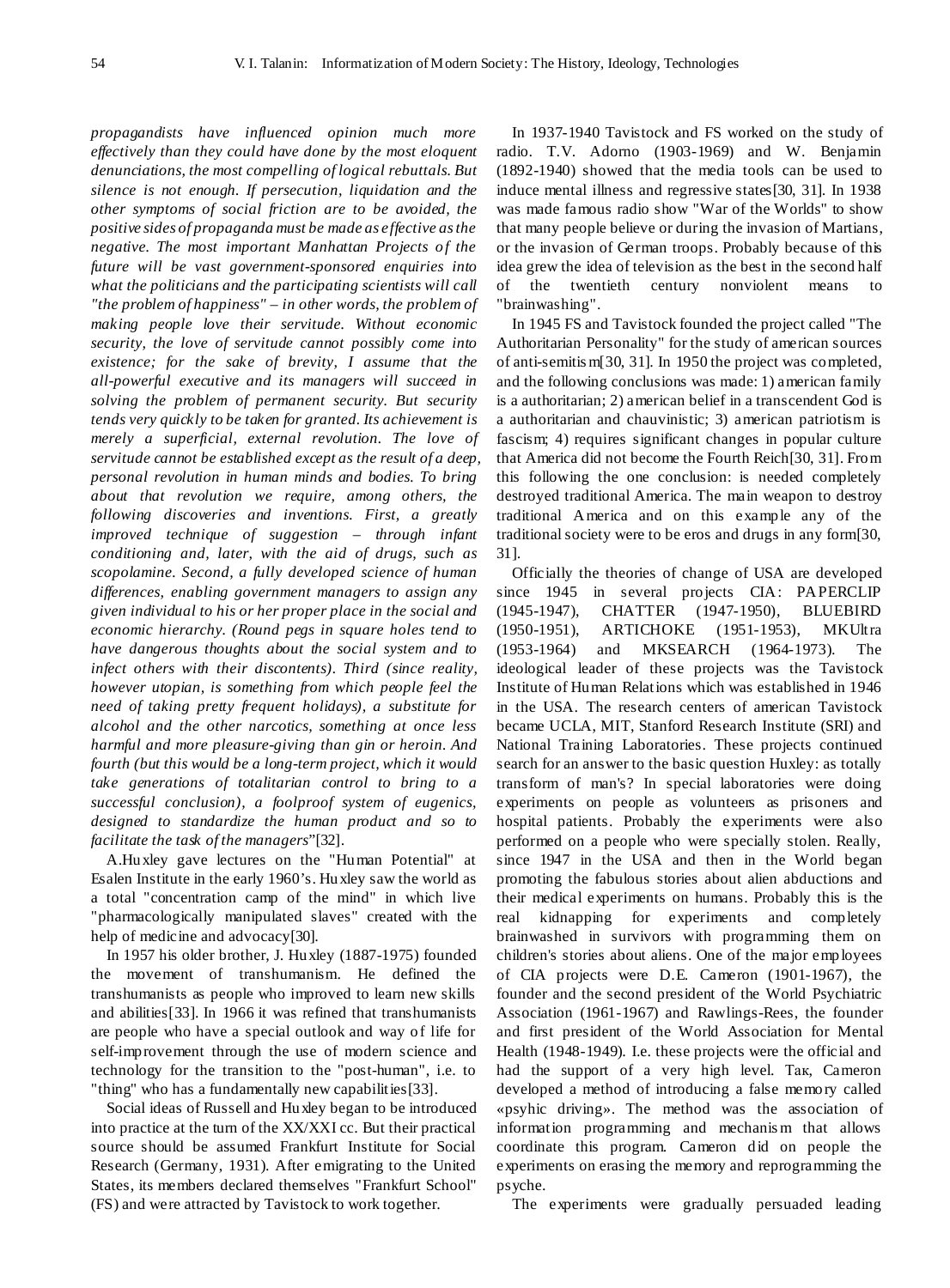psychiatrists in the difficulties of process of man's transformation if it is based only on psychedelia and pure drugs. Therefore, it became necessary to take the ideas of J. von Neumann (1903-1957) and N. W iener (1894-1964).

In May 1942 in New York team was established known as "Project human-machine"[30, 31]. Participated in the project the engineers, biologists, neuroscientists, anthropologists and psychologists to conduct experiments on social management. It has been postulated that the human brain is a complex machine with input and output, and human behavior can be programmed on a personal and societal level. In 1947 Wiener coined the term for the name of the development team, the "Cybernetics Group" (CG). In 1948 Wiener published a book called "Cybernetics: Or Control and Communication in the Animal and the Machine". Cybernetics is the science in the framework of which have begun to develop the principles of erasing human individuality and unification of human societies.

In 1950s CG postulated the following: 1) development of computers will lead to their combination with the intelligence for programming of mankind; 2) the human mind is not sacred and the human brain is a machine whose activity can be played; 3) computer can have all the mental properties (emotions and feelings)[30, 31].

In 1964 IBM engineer D. Engelbart (b. 1925) developed the concept of the "workshop" (electronic text space) as the room where to put the "tools" (texts) were subjected to "mental structuring" and these tools are necessary for the production of knowledge. In 1984 the "Engelbart's workshop" was defined as "cyberspace". Cyberspace is the inner world of computers and computer networks, i.e. a world where the need to immerse posthumanity. We can say that the concept of Engelbart is the formulation of "knowledge society" which is to replace the "information society".

By the end of 1960s all the main experiments were completed. The results showed that the psyche can be reprogrammed and false memory can be introduced. The computer was made as drug *which more pleasure-giving than gin or heroin* (see Huxley above). The advertising of computers for young people was lobbied the ideologists of movement "beat generation", i.e. hippies etc. the Huxley, T. Leary (1920-1996) and S. Brand (born 1938). In 1966-1972 in the United States is drug boom and the final shift of national and social paradigm. Technology gradual degradation and destruction of traditional human society is well shown in the film «Pleasantville» (1998).

In 1972 S. Brand said: "Ready or not, computers are coming to the people. That's the best news since psychedelics"[30]. The computer has become one of the gods in New Age ideology which born in the 1960's and 70's. CG has created the "their own religion, the openly pagan belief system"[30]. In the 1990s Leary said that the computer is the LSD of the 1990s and declared that psychedelia and cybernetics are two sides of the same process[34].

In 1990s have been formulated positions that had to be developed quickly:

1) Creation of artificial "companions" who have full of feelings and emotions as a result of the best thinking of computer[35].

2) Appearance of computers and robots with the human intellect and their self-production of own "sense" and "values"[36].

3) Recognition of the rights of "smart cars" and the fight against the restriction of their autonomy[37].

4) Interdiction on protest of technological innovation[38].

5) The ability to download human consciousness into a computer to create posthumans[37, 39].

6) The combination of man and machine is needed for the expansion of the human mind to the level of full "deification of man" and likening each individual with God[40].

Here we want to see the main thing: the mechanization of human, creation posthumanity and interdiction on protest of technological innovation.

So, since 1990s the task of informatization is placed in the plane of creation a "new man" which "advanced" to the level of computer. How this is done the theory of Cameron and the problem of "biocomputer" are shown. Really, the main purpose "psyhic driving" (biocomputers) is their introduction into the body. The aim: to cure a cell or organism from disease. But it is possible to control the mechanis m for healing the body and for the destruction of the body: the difference is in the original program. Embedded in the body of the mechanism immediately reads about this object and sends it to the appropriate database. Next someone gives a new program for the mechanism.

Symbiosis of microelectronic technology, biology and genetic engineering has allowed creating specially prepared for implantation in the human body chip-implants that can control the physiological and psychological functions of the organism. For the ideological preparation of society to upload his consciousness into a computer in 1999 and 2003 were produced such films as "The Matrix" and "The Matrix 2". The main idea of these films is the human migration from the real world into a computer program. In human implanted microchip that controls his mind and psyche. I.e. created the "e-thing" (electronics thing) which is part of the worldwide computer network: the network nodes (as "computers") are former people. These films are popularized pseudoscience about resettlement of human consciousness into a computer[41].

A person who becomes a "network node", i.e. "man-machines", is already a reality. In 2001 DARPA is stated on need for a device that can read a person's thoughts with encephalograph or other mechanism[42]. In December 2005 for the first time at Princeton University announced the achievement of the ability to read thoughts with the help of magnetic resonance imaging: the words are fixed in 5 seconds before pronouncing their aloud. Since that time the media regularly report on the continuous improvement of developments in this direction.

In 2005 by IBM and the Swiss Federal Institute of Technology in Lausanne was started Blue Brain Project[43]. Sense of the project in a computer simulation of the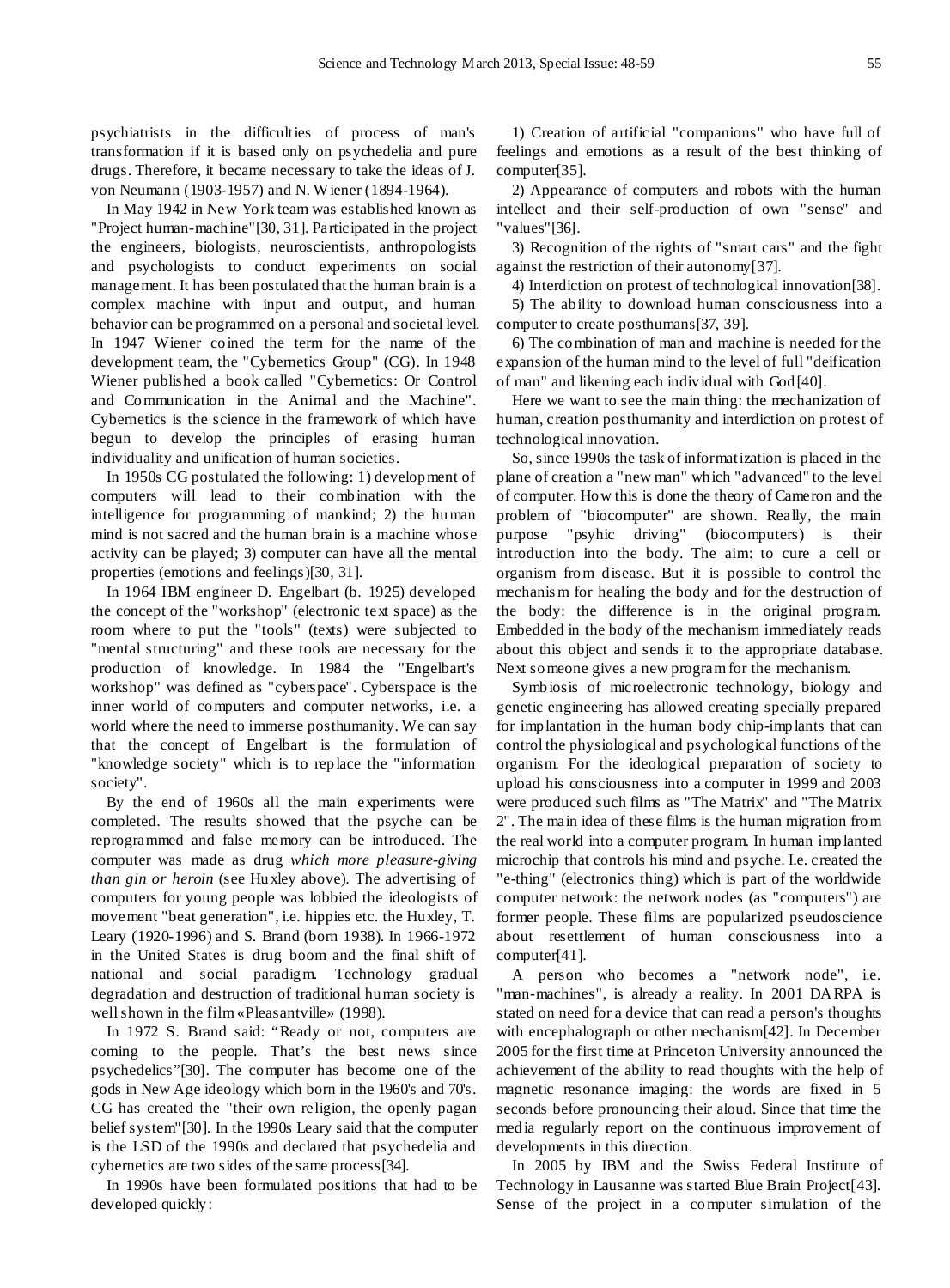mammalian brain at the molecular level. It is also expected of creation the nonbiological alternative of brain where can be upload the human consciousness. The project is expected to be completed by 2023.

In autumn 2001 Applied Digital Solutions (ADS) began mass advertising of VeriChip implant containing of man's individual number that determines everything from medical history up to home phone. Advertising begins immediately after the events of September 11, 2001. The necessity of implanting microchips in the human body began to explain "protection from terrorists". If you agree to implant a chip you are "good citizen", if you do not agree you are dangerous member of society, i.e. "potential terrorist". In order to facilitate the future pseudo-voluntary implantation of the chip in a biological organism since 2003 around the World have begun to collect so-called "biometric information" and upload them into microchips of biometric passports. The man who used a chip in the passport then easily agree to chip implantation in the body.

According to Huxley total control over a person is required to prevent any shocks in the future. "Electronic-transparent" person should have his number in the whole world but not the state. I.e. by computer destroyed the nation-state and creates a single world-wide state. Furthermore, the computer has become a tool for the collection of personal data and the creation of a global database of mankind where there is no privacy and personal life. Collection of biometric data needs because such data are unique to the individual. Further, these data can be converted to a digital code that is loaded into the microchip or stamp of human skin.

Thus, the microchip (or set of chips) which is implanted in the body is a tool of control over the person. Indelible barcode will be a label that operates on the principle of recognition of "us" or "alien" that indicates the need in a so-called "global democracy" preserve racial, national and political selection.

Technology microchip implanted in man's is constantly improving. In the early 2010's chips allow: 1) instantly locate the person at any time; 2) instantly detect any changes in the organism; 3) instantly get any information about a man from the database; 4) replace cash and credit cards as a subcutaneous wallet (VeriPay technology which presented ADS in 2004).

The microchip is the implemented «psychic driving» Cameron, i.e. real development of the computer psycho-technologies. The main activity of computer psycho-technologies being the "psycho-sensing" and "psycho-correction". Psycho-sensing defines the relation of the subject to any aspects of life. It is possible to accurately identify the secrets of man, i.e. whether it has the "wrong" or "dangerous" tendencies. Psycho-sensing disables psychological defense that includes man's if he answers questions consciously. During psycho-sensing computer "interrogates" the human subconscious so that the person does not know about this "interrogation". The subconscious responds to questions honestly because can not lie.

Psycho-correction to manage the condition and behavior of a person, i.e. corrects, directs, or destroyed it. Classical methods of psycho-correction are follows: 1) acoustic psycho-correction; 2) visual psycho-correction. Now used a software algorithm. Coding tool converts a voice signal in the noise and when listening to it is impossible to establish the fact of the speech signal. The brain is able to decode the signal and the obtained information of subject not understood. Before 2005 the concept of "galvanic vestibular stimulation" was developed; product was shown at SIGGRAPH-2005 (Los Angeles, CA, USA). W ith a few electrodes beneath the ear was possible to remotely control a person, that is, disrupt his balance and turn into a puppet[44].

However, classical techniques of psycho-sensing and psycho-correction are outdated. To use both this directions effectively is needed the embedded into the organism mechanis m which will be continuously connected to the network. Psycho-correction can be performed by any modern audio and video sources of information. This source can be any electrical device and power grid. Since 2001 the gradually implementation of standards Power line telecommunications. Since 2006 are developed a some chips and standards for the ultra-fast data transmission over wireless networks. In this case, you can insert special chips not only in computer technique but in consumer electronics. I.e. theoretically possible to conduct of psycho-correction by any appliance if there is a chip with a speaker. Mass connection destroys privacy and will establish a communist totalitarian dictatorship globally under the slogan of democracy.

Thus, the modern process of informatization direct to cyborgization of mankind under the flag of eugenics, i.e. "improvement" of human's nature. According to A.Huxley, the Council of Europe in 2010 called on all its members to eliminate "discriminatory language". In 2009 the European Parliament banned the terms "Miss" and "Mrs". Since 2012 in France abolished the terms " mademoiselle", " maiden name" and "marriage surname". Since December 2011 in the UK abolished the terms "husband", "wife", "bride" and "groom". Strictly by A.Huxley, the word "father" and "mother" have recently begun to replace the name "parent A" and "parent B": Switzerland (June 2010), USA (February 2011), United Kingdom (December 2011), France (February 2013).

According to the work of R. Kurzweil (b. 1948), the following events are waiting for mankind[45-48]: 1) to 2014 the power of supercomputer will reach power of the human brain; 2) to 2020 the power of PC reaches the power of the human brain; 3) to 2020 special set of chips will be able to replace the entire set of human activity (from the motor functions to feelings and emotions); 4) to 2020 will be create an "electronic womb" with the help of which mankind stoped traditionally reproduced and will have sex only for pleasure (Huxley predicted in the 1930's); 5) in the 2020's begins mass use of nanorobots; 6) in 2030's nanorobots implanted in the brain the plunge humanity into "full virtual reality"; 7) in 2040's nanorobots would change the human body as you like;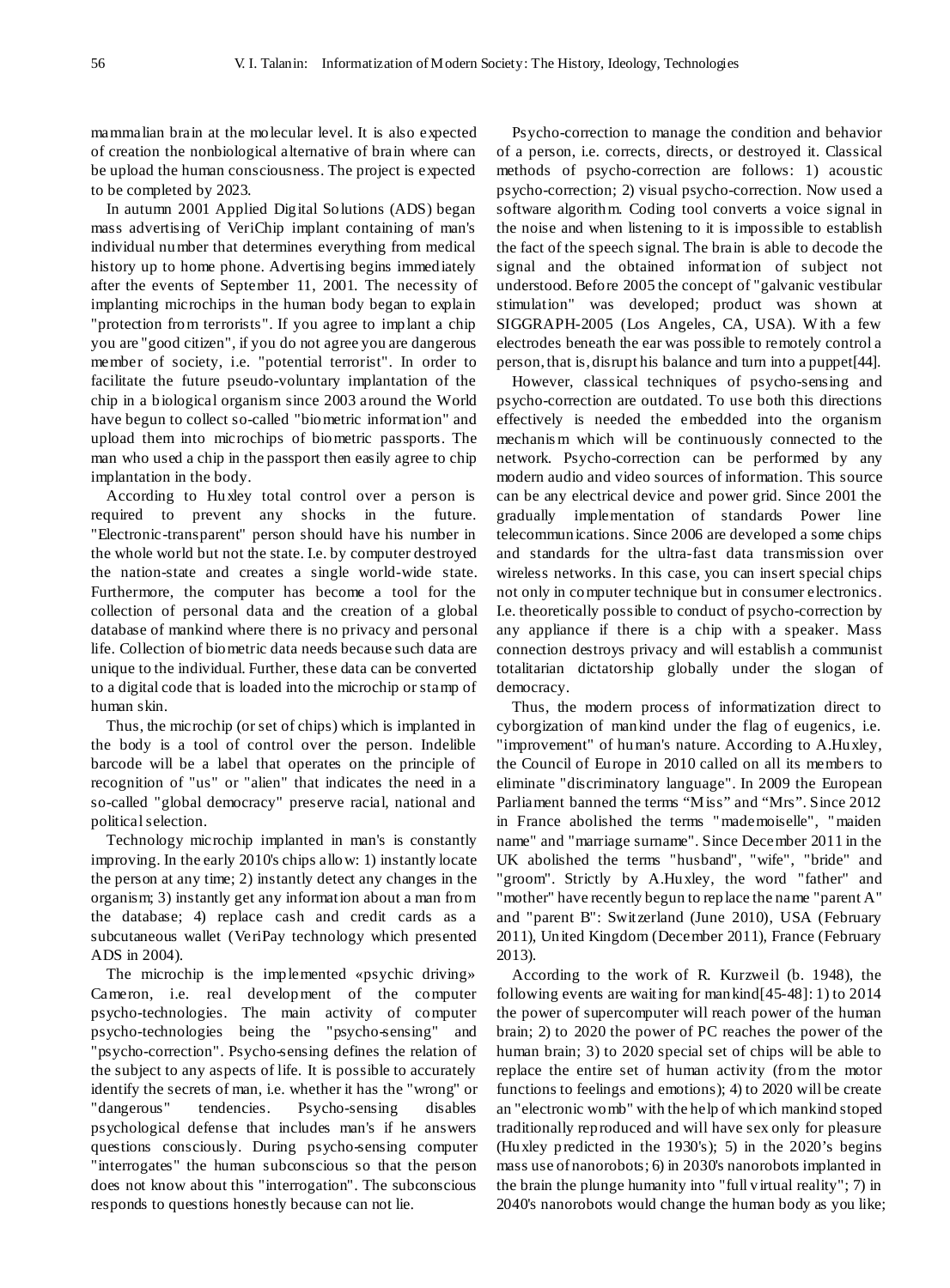8) to 2045 people will be "immortal" having the ability to overload your mind between any bodies. Although these predictions correctly called "cybernetic totalitarianism"[49], they have a good chance of being implemented.

### **4. Conclusions**

Thus, the informatics has made the informatization, i.e. introduction of information. Computerized society is the "information society" and then, when each member becomes a node in the network total cyberspace, the "knowledge society".

According to Kurzweil etc., "e-thing" will be deified to the level of the rejected Christ. In this case God is now becoming as "biocomputer". Knowledge of new pseudo-divine laws will generate a "post-human society" where the main goal is the acquisition of the managed human immortality in the World's.

In the post-human society only large "biocomputer" can do everything on their own without having to depend on anyone, watch all, read all just born thoughts and feelings of their fellow members, record the thoughts, feelings and actions in memory (the Book of Life) punish the fellow members (the Last Judgment). The fellow members of this «biocomputer» are man-machines, i.e. "post-humans". Earthly human immortality in this case is completely achievable. For "e-things" all aspects of his life are recorded on the chips and then sent to the database. If necessary, the chips can be transplanted into another body and man-machine is immortal. However, the "immortality" manageable because once disobedience appears the man may be destroyed according to the principles of the Russell-Huxley.

"World's biocomputer" can assume 3 variants: 1) unrealistic, i.e. "collective intelligence" of man-machines; 2) possible, i.e. scenario science fiction writers (when to 2060 computers which have reached the total power of the mankind's brain will rule the world); 3) real (when part of mankind without a chip will manage of man-machines).

Probably this process cannot be stopped because the entire world's elite supports it. But you should understand the following. If we compare computers with fast arithmometer, it is useful and necessary. But the use of computer for modeling of the biological systems and management should recognize a mistake because this was the starting point to the end of human civilization. This approach is a mechanis m-philosophy which turned into idealism, into metaphysics.

Mathematics can not be abstract science; it should describe the existing, not trying to comprehend the incomprehensible. Computing machines are for computing; they can not and should not get into others phenomenon, for example natural and social. Cybernetics eliminates the qualitative features of the phenomena in which grossly interferes. Elimination of such specificity unifies all phenomena reducing them to a common standard that kills

life. Alternate between machine and man is not allowed.

By the middle of XXI c. the mankind which turned into a "post-human" will cease to exist. The man's already now stops to think, act and feel bringing his time in voluntary sacrifice to the computer. The purpose of life is to achieve material wealth, comfort and uninterrupted pleasure and earthly immortality. For this is also is a help of psychotechnologies that disable human consciousness and human redraws. Access to the subconscious is a access to the human soul. Psycho-technologies can talk to a soul to inspire her something and pushing to do for something. The human ear can not hear these words and man do not realize the impact. He receives a message from his subconscious takes her for his own and believes him. The thought haunts of man until he begins to conduct a dialogue with her. After the start of the dialogue man leans to the idea and as a result makes an action. In Christianity, this is called seduction man by demons.

Psycho-technologies also allow you to hear the answers of subconscious. As a result, you can build a program for the individual behavior of the individual who has ceased to be a man. Being under the constant influence of the media the people are poorly able to resist of psycho-correction. When nanorobots are implanted in the body the resistance will not impossible.

With the help of information technologies for the first time in the history of mankind was possible to realize all the utopian communist doctrines, from Pythagoras and Plato: building a society of total happiness. If an individual thinks only of satiety and pleasure, he is happy because disconnected from any external stimuli and not having the ability to make decisions. Therefore, we can say that with the help of computer science under the flag of global democracy in the world wins the communis m. I.e., in fact, the human race is on the transition from an industrial society to a communist society.

Finally, we can recall the Book of Revelation: "And he causeth all, the small and the great, and the rich and the poor, and the free and the bond, that there be given them a mark on their right hand, or upon their forehead; and that no man should be able to buy or to sell, save he that hath the mark, even the name of the beast or the number of his name"[50]. I.e. the cyborgization is a stamp of antichrist according to the Christian tradition. In turn this means that all the doctrines associated with the transformation of man are satanism. We must assume that those who refuse to use technology subcutaneous wallet will not be able to sell and buy.

The ultimate goal of human development is to achieve harmony through love of neighbor. But you can not love everyone equally, true love is possible only to peers, as envied the love is impossible. Democratic identity of all possible only within the "World's biocomputer" as nodes in a network through totalitarian control over the thoughts and feelings. I.e. democratic love is totalitarianis m as the highest stage of democracy and its purpose is to purging the mankind from mankind in the name of mankind[51]. Considering the history of information technology, this definition must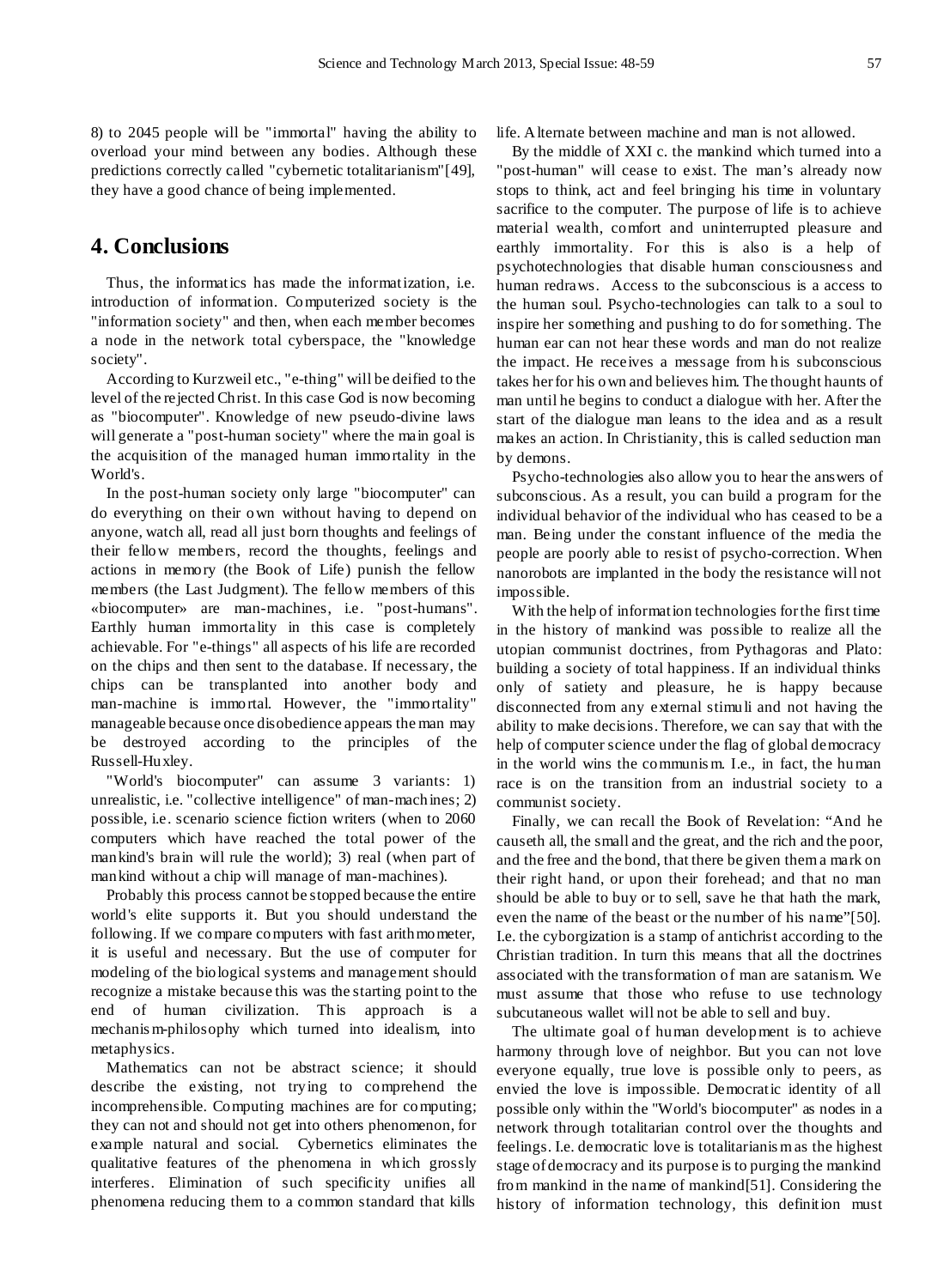always remember.

Christ offers to mankind the greatest of gift: His God's love, i.e. natural life. Each person is called to respond to this in the affairs. But man succumbed false informatization charms and rejected God's gift. Thus, the man rejected his own life deciding to replace it with artificial surrogate. The man refused to God's law, i.e. from moral laws of life. Because of this there was blurring of boundaries between the concepts of goodness and evil. Information society is based on the principles of permissiveness, unlimited stupidity and neglect eternal truths. The main economic resource of the information society is a fool because he can believe anything. Society, whose members are stupid "ideal customer" which completely devoid of rational consciousness is a morally sick. His future deadly disease is a cyborgization. I.e. mankind will destroy not asteroid and not natural disasters but the temporary triumph of evil over goodness. Now, when mankind is on the threshold of his death, it is necessary to know and understand.

## **REFERENCES**

- [1] K. Steinbuch, Informatik: Automatische Informationsverarbeitung. Berlin, Germany: SEG-Nachrichten, 1957.
- [2] D. Groth and J. MacKie-Mason, "Education Why an Informatics Degree?", Communications of the ACM., vol. 53, N 2, pp. 26-28, 2010.
- [3] D. Bell, The Coming of Post-Industrial Society: A Venture of Social Forecasting. New York, USA: Basic Books, 1973.
- [4] K. Williams, "Literacy and computer literacy: Analyzing the NRC's 'Being Fluent with Information Technology'", J. Literacy and Technology, vol. 3, N 1, pp. 1-20, 2003.
- [5] N. Bourbaki, Elements of Mathematics. Integration I. Chapters 1-6. Berlin, Germany: Springer, 2004.
- [6] V. Bush, "As We May Think", The Atlantic, N 7, pp. 1-9, 1945.
- [7] J. McCarthy, "Programs with Common Sense", in Proc. of the Teddington Conference on the Mechanization of Thought Processes, pp. 756-791. London: Her Majesty's Stationery Office, 1959.
- [8] D. G. Feitelson, Optical Computing: A Survey for Computer Scientists. Cambridge, MA, USA: MIT Press, 1988.
- [9] J. G. Sutherland, "Holographic Models of Memory, Learning and Expression", International J. of Neural Systems, vol. 1, N 3, pp. 123-134, 1991.
- [10] S. Jacobsson, "The Future of TV: 3D, WindowWalls, Visible Light Communication, and More", PCWorld. 15 Apr. 2010.
- [11] J. Stolze and D. Suter, Quantum Computing. Berlin, Germany: Wiley-VCH, 2004.
- [12] S. Haykin, Neural Networks: A Comprehensive Foundation. Upper Saddle River. New York, USA: Prentice Hall, 1999.
- [13] J. Borresen and S. Lynch, "Neuronal computers", Nonlinear Analysis: Theory, Methods & Applications, vol. 71, N 12, pp. 2372-2376, 2009.
- [14] H. Dreyfus, What Computers Still Can't Do: A Critique of Artificial Reason. Cambridge, MA, USA: MIT Press, 1992.
- [15] R. Penrose, Shadows of the Mind. Oxford, USA: Oxford Univ. Press, 1994.
- [16] K. Warwick, March of the Machines: Why the New Race of Robots will Rule the World. London, UK: Century, 1997.
- [17] K. Warwick, March of the Machines: The Breakthrough in Artificial Intelligence. Chicago, USA: University of Illinois Press, 2004.
- [18] D. C. Dennett, Consciousness Explained. London, UK: Penguin, 1994.
- [19] P. McCorduck, Machines Who Think. Natick, MA, USA: A.K.Peters, Ltd., 2004.
- [20] E. Shapiro, "Programmable and Autonomous Computing Machine made of Biomoleciles", Nature, N 44, pp. 37-52, 2001.
- [21] H. Moravec, Mind Children: The Future of Robot and Human Intelligence. Harvard, USA: Harvard Univ. Press, 1988.
- [22] H. Moravec, "When will computer hardware match the human brain?", J. of Evolution and Technology, vol. 1, N. 1, pp. 7-13, 1998.
- [23] P. Rossi, "Legacy of Ramon Lull in Sixteentj-Century Thought", Medieval and Renaissance Studies, N 5, pp. 182-213, 1961.
- [24] B. Bevan, The Real Francis Bacon. London, UK: Centaur Press, 1960.
- [25] F. Yates, The Rosicrucian Enlightenment. London, UK: Routledge & Kegan Paul, 1972.
- [26] F. Yates, The Occult Philosophy in the Elizabethan Age. London, UK: Routledge & Kegan Paul, 1979.
- [27] G. Garrard, Counter Enlightenments: From the Eighteenth Century to the Present. London, New York: Routledge, 2006.
- [28] M. A. Cremo and R. L. Thompson, The Hidden History of the Human Race. Badger, Calif., USA: Bhaktivedanta Book Publishing, 1993.
- [29] V. I. Talanin, "Globalization of morality", in: Philosophy and the future of civilization, vol. 3. Moscow: Sovremennye tetradi, 2005. (In Russian).
- [30] J. Stainberg, "From cybernetics to Littletown", Executive Intelligence Review, N 5, pp. 171-179, 2000.
- [31] C. White and J. Stainberg, "Laboratory of satan: "Brave New World", Moscow, N 1, pp. 103-121, 2003. (In Russian).
- [32] A. Huxley, "Foreword to *Brave New World*", in: Brave New World. New York, USA: Harper & Brothers, 1946.
- [33] N. Bostrom, "A History of Transhumanist Thought", J. of Evolution and Technology, vol. 14, N 1, pp. 45-57, 2005.
- [34] T. Leary, M. Horowitz and V. Marshall, Chaos and Cyber Culture. Berkeley, Calif., USA: Ronin Publishing, 1994.